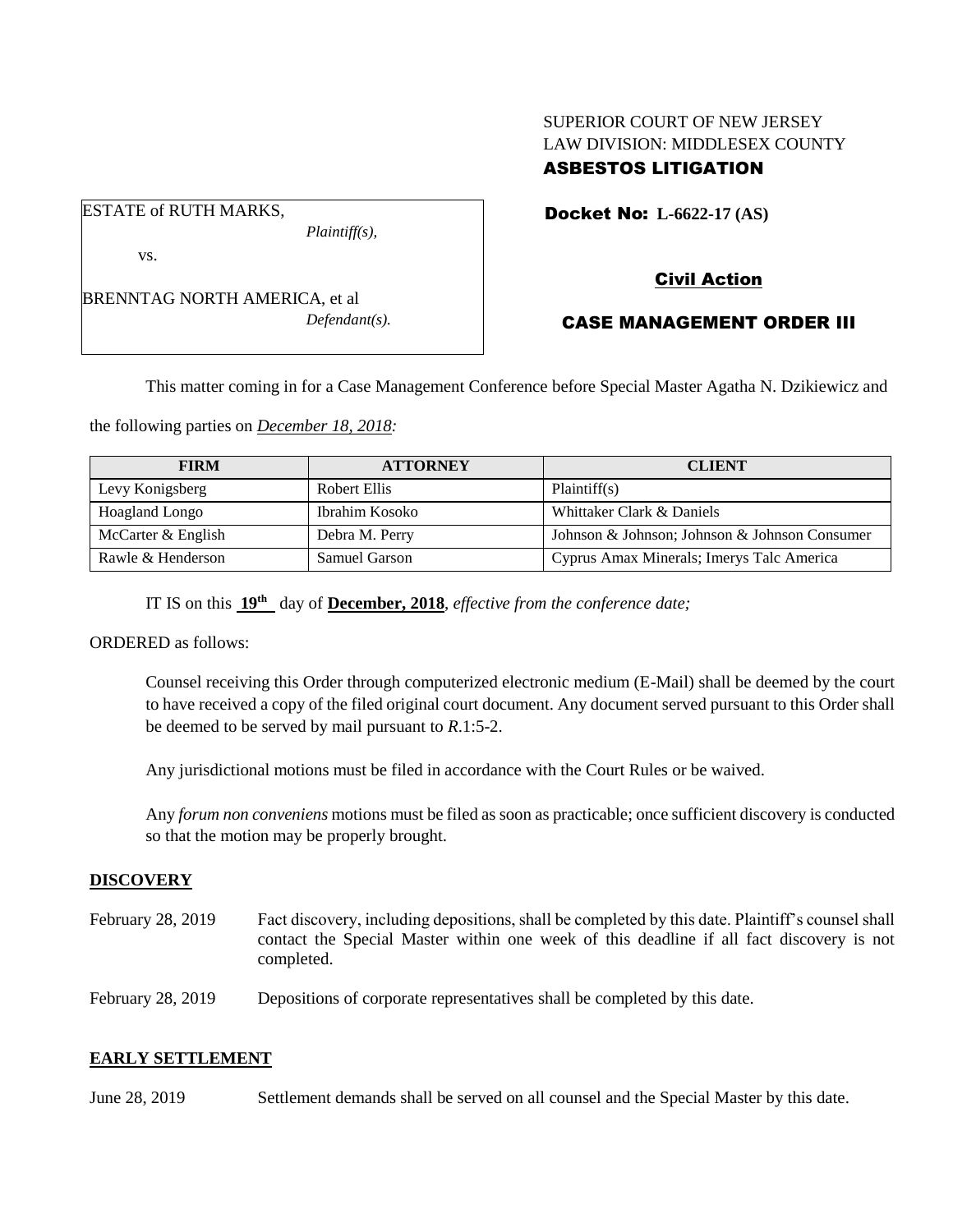## **MEDICAL EXPERT REPORT**

| April 30, 2019  | Plaintiff shall serve medical expert reports by this date.                                                                                                                                                                                               |
|-----------------|----------------------------------------------------------------------------------------------------------------------------------------------------------------------------------------------------------------------------------------------------------|
| April 30, 2019  | Upon request by defense counsel, plaintiff is to arrange for the transfer of pathology specimens<br>and x-rays, if any, by this date.                                                                                                                    |
| August 16, 2019 | Defendants shall identify its medical experts and serve medical reports, if any, by this date. In<br>addition, defendants shall notify plaintiff's counsel (as well as all counsel of record) of a<br>joinder in an expert medical defense by this date. |

## **LIABILITY EXPERT REPORTS**

| April 30, 2019 | Plaintiff shall identify its liability experts and serve liability expert reports or a certified expert |
|----------------|---------------------------------------------------------------------------------------------------------|
|                | statement by this date or waive any opportunity to rely on liability expert testimony.                  |
|                |                                                                                                         |

August 16, 2019 Defendants shall identify its liability experts and serve liability expert reports, if any, by this date or waive any opportunity to rely on liability expert testimony.

### **SUMMARY JUDGMENT MOTION PRACTICE**

| May 10, 2019 | Plaintiff's counsel shall advise, in writing, of intent not to oppose motions by this date. |
|--------------|---------------------------------------------------------------------------------------------|
| May 24, 2019 | Summary judgment motions shall be filed no later than this date.                            |

June 21, 2019 Last return date for summary judgment motions.

### **ECONOMIST EXPERT REPORTS**

April 30, 2019 Plaintiff shall identify its expert economists and serve expert economist report(s), if any, by this date or waive any opportunity to rely on economic expert testimony.

August 16, 2019 Defendants shall identify its expert economists and serve expert economist report(s), if any, by this date or waive any opportunity to rely on economic expert testimony.

### **EXPERT DEPOSITIONS**

September 13, 2019 Expert depositions shall be completed by this date. To the extent that plaintiff and defendant generic experts have been deposed before, the parties seeking that deposition in this case must file an application before the Special Master and demonstrate the necessity for that deposition. To the extent possible, documents requested in a deposition notice directed to an expert shall be produced three days in advance of the expert deposition. The expert shall not be required to produce documents that are readily accessible in the public domain.

### **PRE-TRIAL AND TRIAL**

| May 14, 2019    | The settlement conference previously scheduled on this date is <b>cancelled</b> . |
|-----------------|-----------------------------------------------------------------------------------|
| To be scheduled | Settlement conference.                                                            |

 $\_$  ,  $\_$  ,  $\_$  ,  $\_$  ,  $\_$  ,  $\_$  ,  $\_$  ,  $\_$  ,  $\_$  ,  $\_$  ,  $\_$  ,  $\_$  ,  $\_$  ,  $\_$  ,  $\_$  ,  $\_$  ,  $\_$  ,  $\_$  ,  $\_$  ,  $\_$  ,  $\_$  ,  $\_$  ,  $\_$  ,  $\_$  ,  $\_$  ,  $\_$  ,  $\_$  ,  $\_$  ,  $\_$  ,  $\_$  ,  $\_$  ,  $\_$  ,  $\_$  ,  $\_$  ,  $\_$  ,  $\_$  ,  $\_$  ,